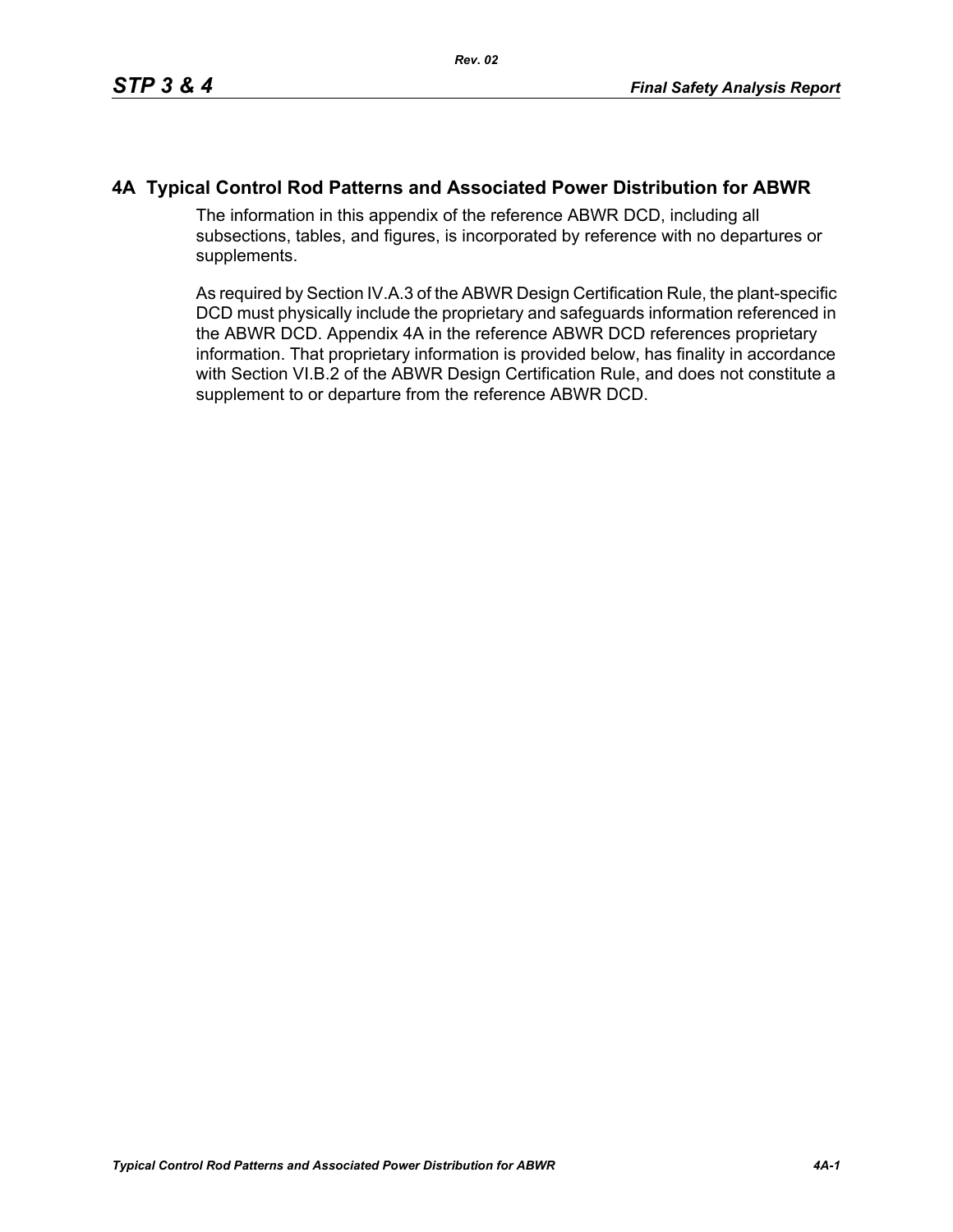[s4]



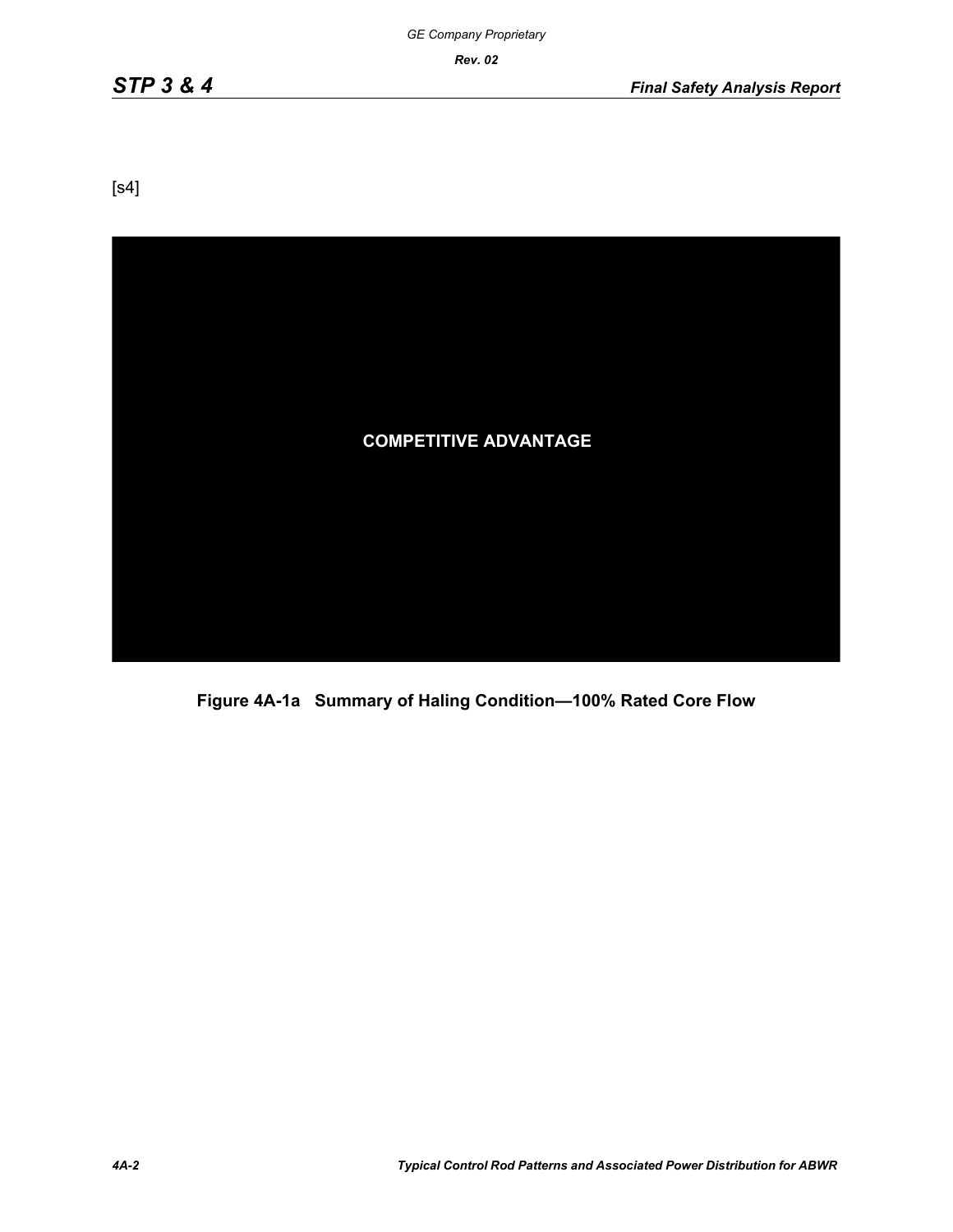

**Figure 4A-1d Integrated Power per Bundle (Haling) at 8.5 GWd/MT Cycle Exposure**



**Figure 4A-1e Average Bundle Exposure (Haling) at 8.5 GWd/MT Cycle Exposure**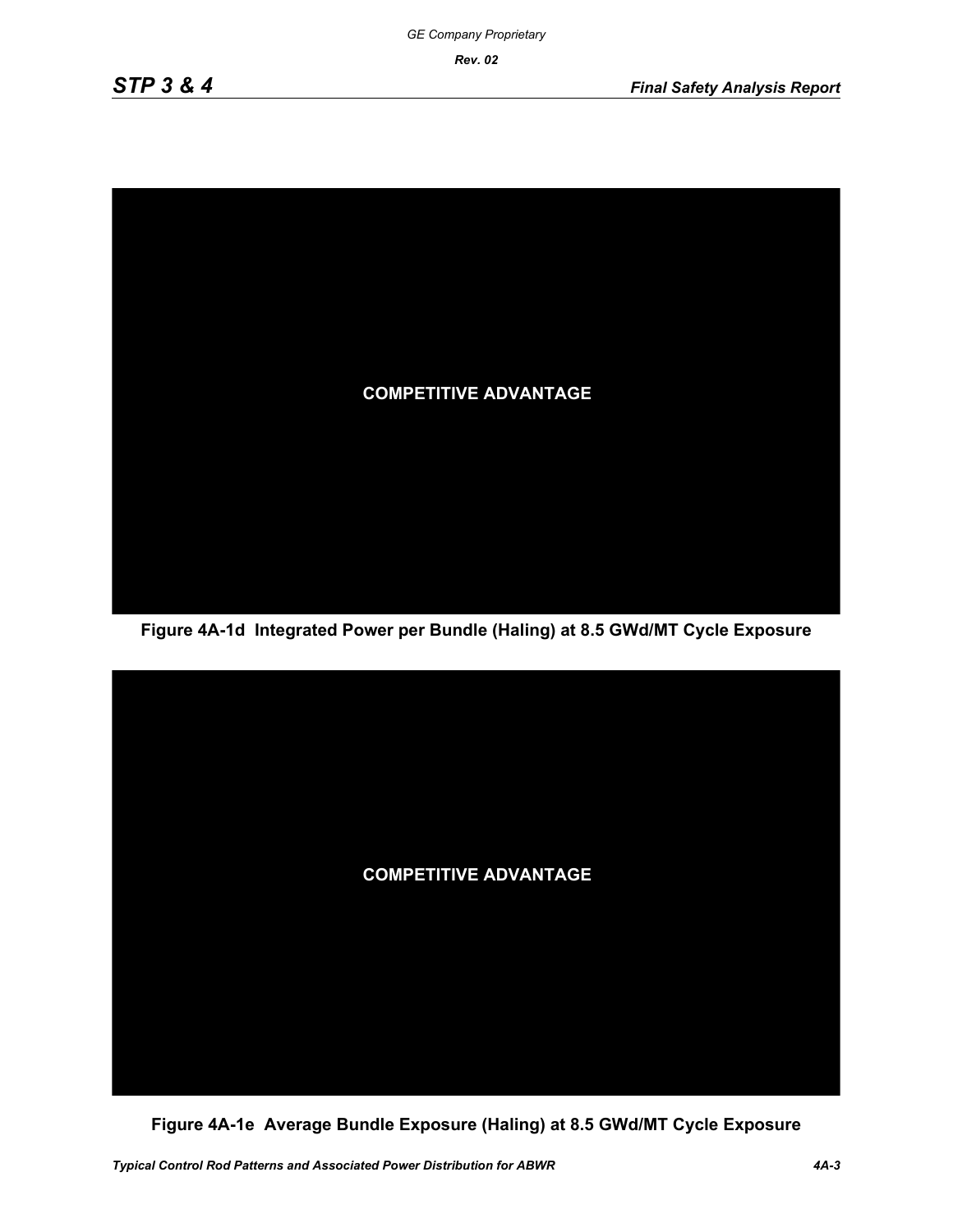

**Figure 4A-2a Summary of Haling Condition—111% Rated Flow**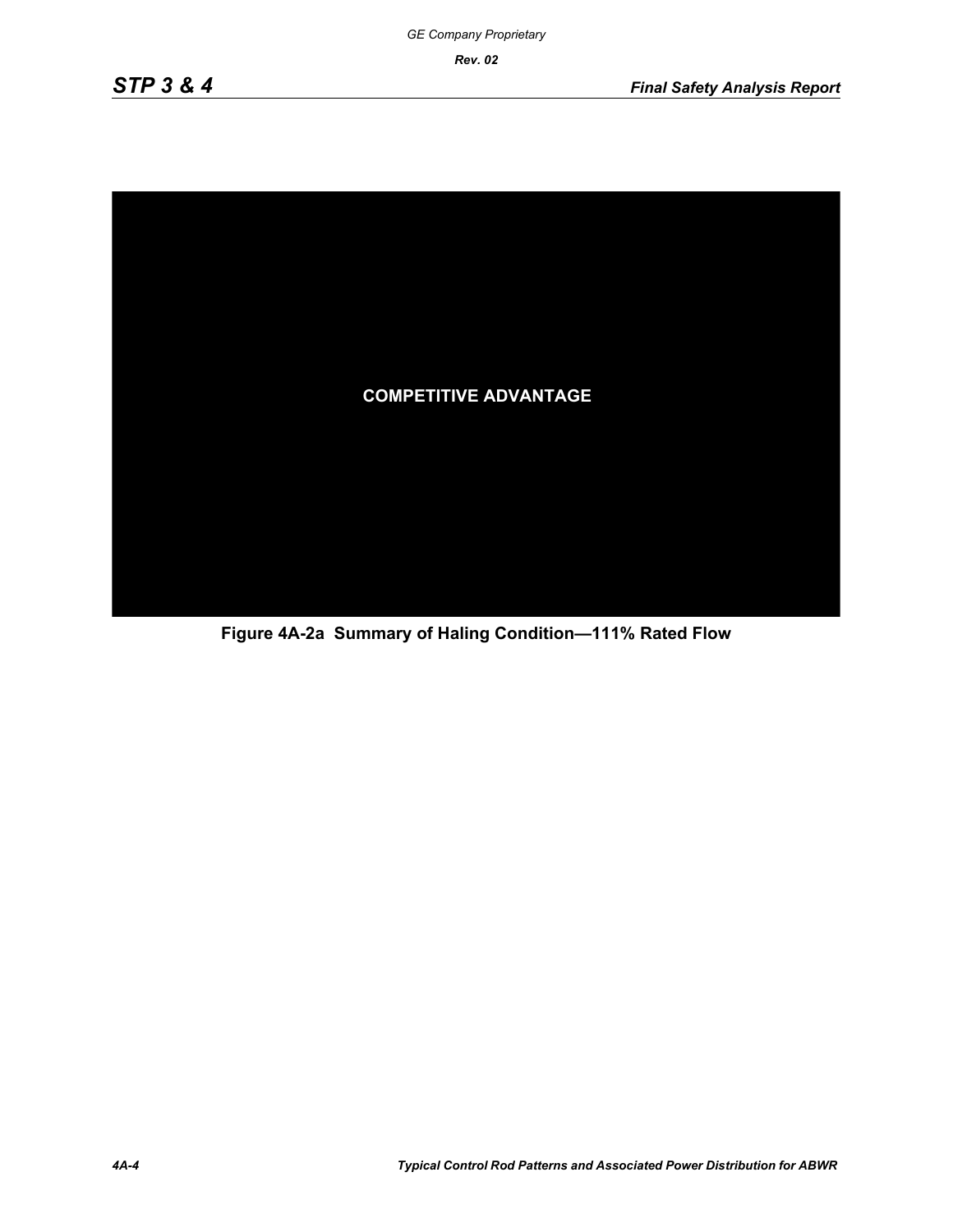

**Figure 4A-2d Integrated Power per Bundle (Haling) at 9.0 GWd/MT Cycle Exposure**



**Figure 4A-2e Average Bundle Exposure (Haling) at 9.0 GWd/MT Cycle Exposure**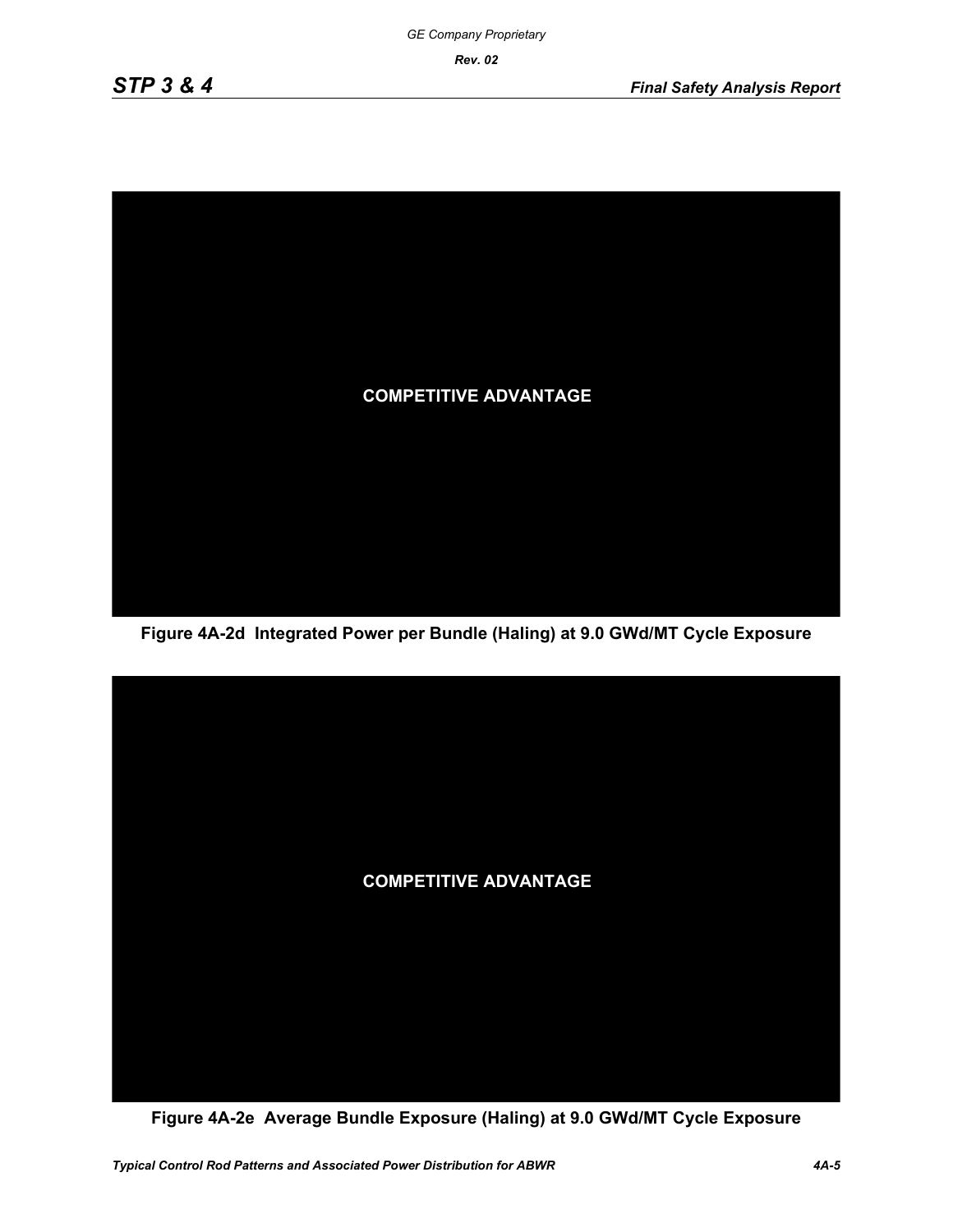

**Figure 4A-3a Summary of 0.22 GWd/MT Condition**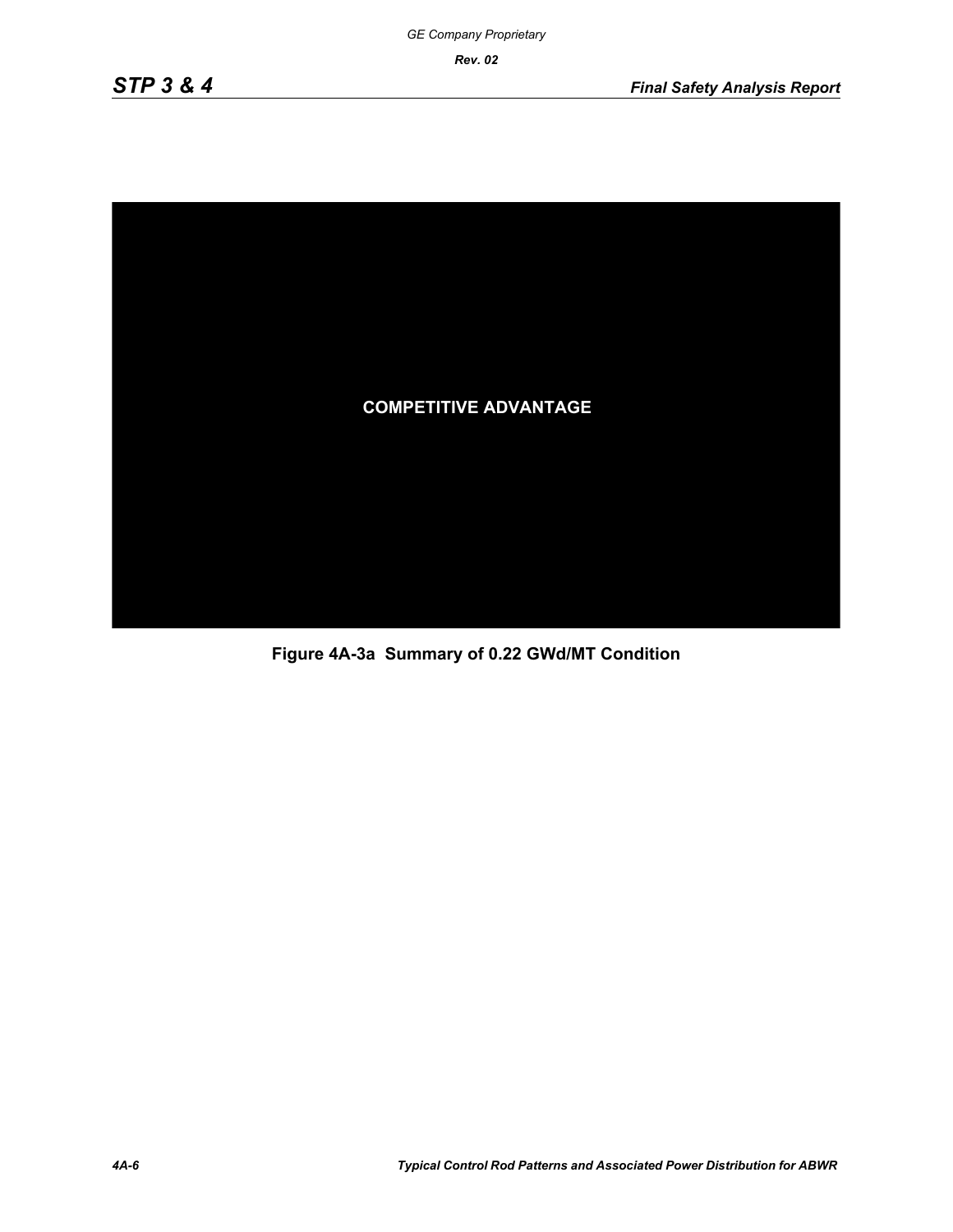

**Figure 4A-3d Integrated Power per Bundle at 0.22 GWd/MT Cycle Exposure**



**Figure 4A-3e Average Bundle Exposure at 0.22 GWd/MT Cycle Exposure**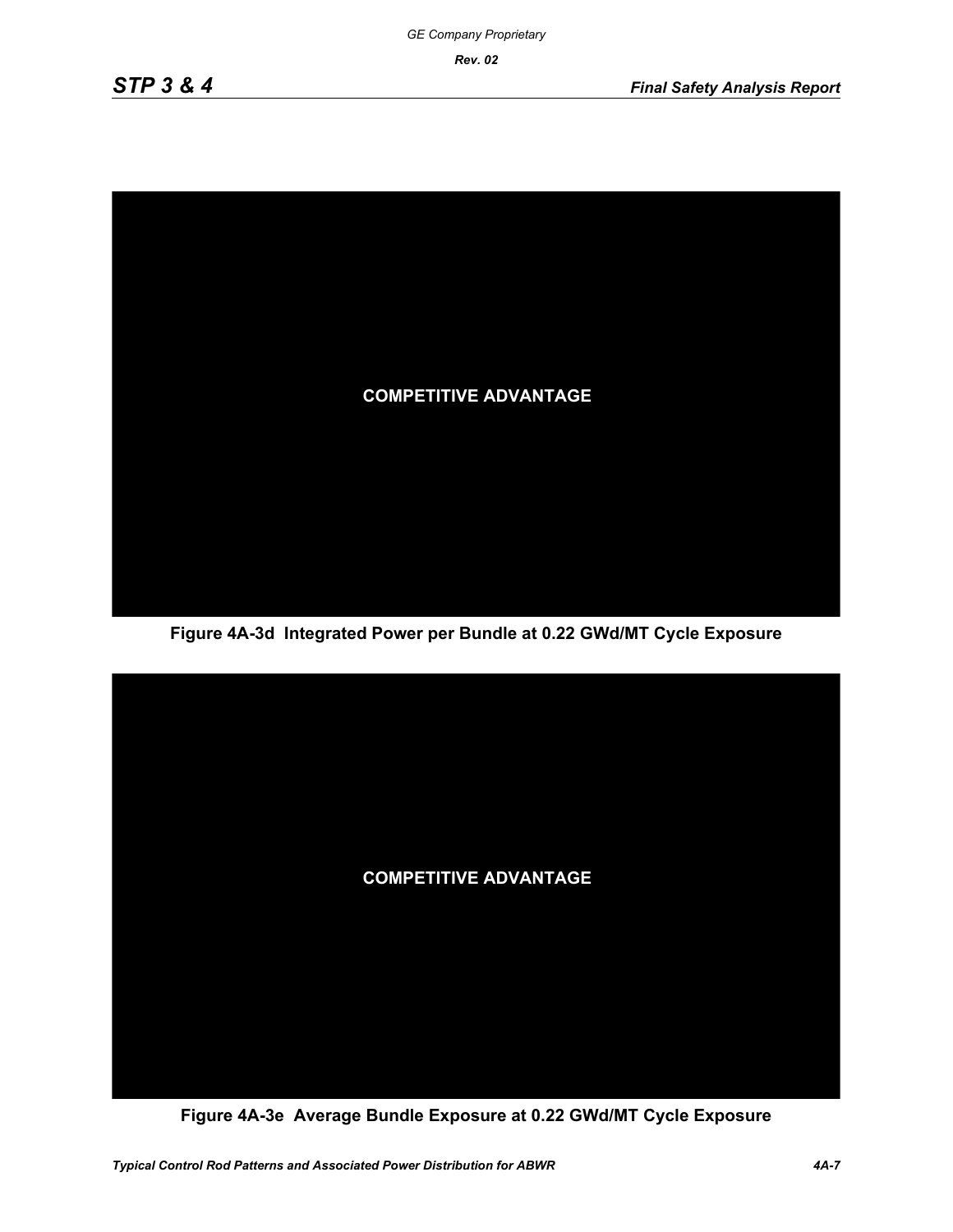

**Figure 4A-4a Summary of 1.10 GWd/MT Condition**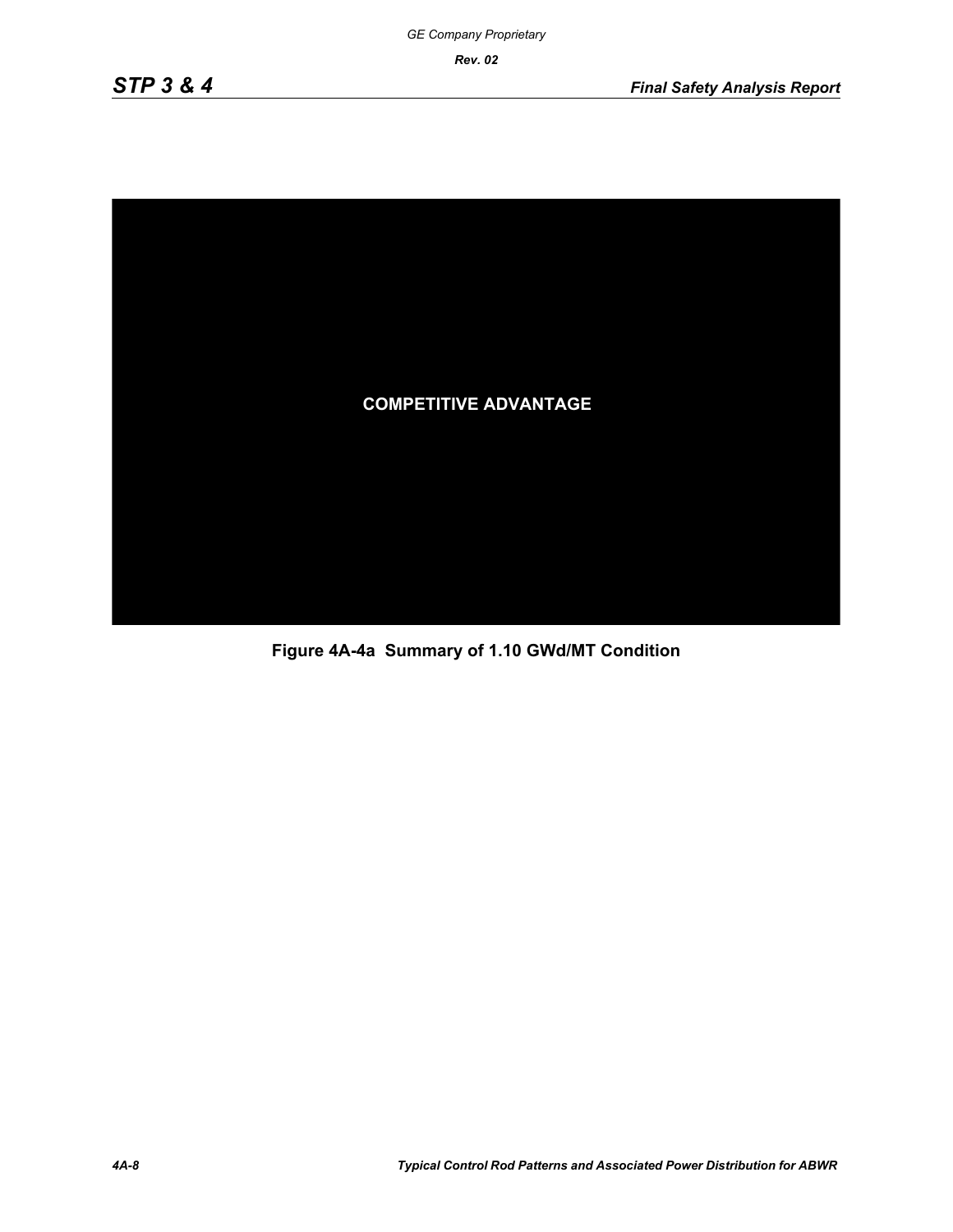

**Figure 4A-4d Integrated Power per Bundle at 1.1 GWd/MT Cycle Exposure**



**Figure 4A-4e Average Power Bundle Exposure at 1.1 GWd/MT Cycle Exposure**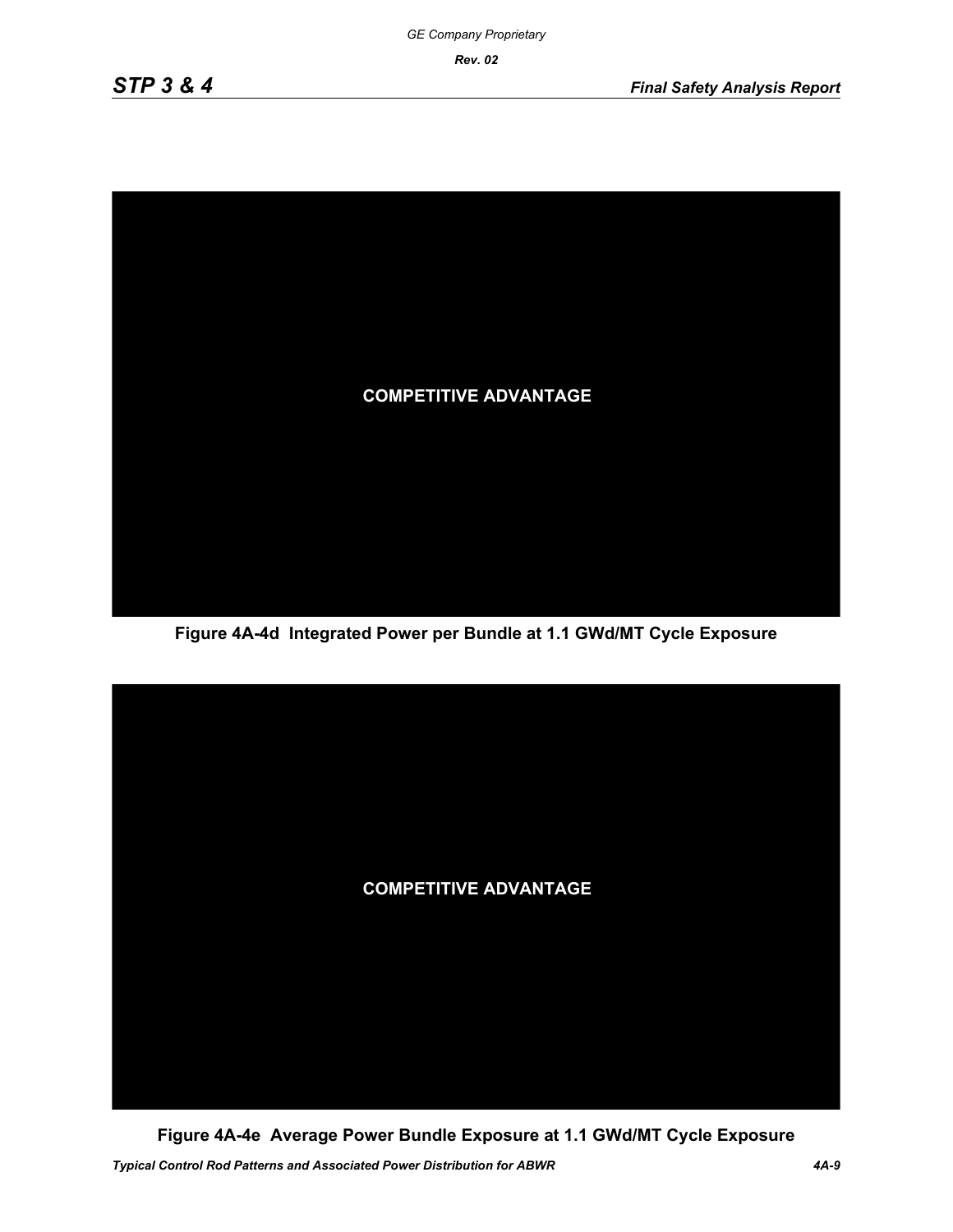

**Figure 4A-5a Summary of 2.20 GWd/MT Condition**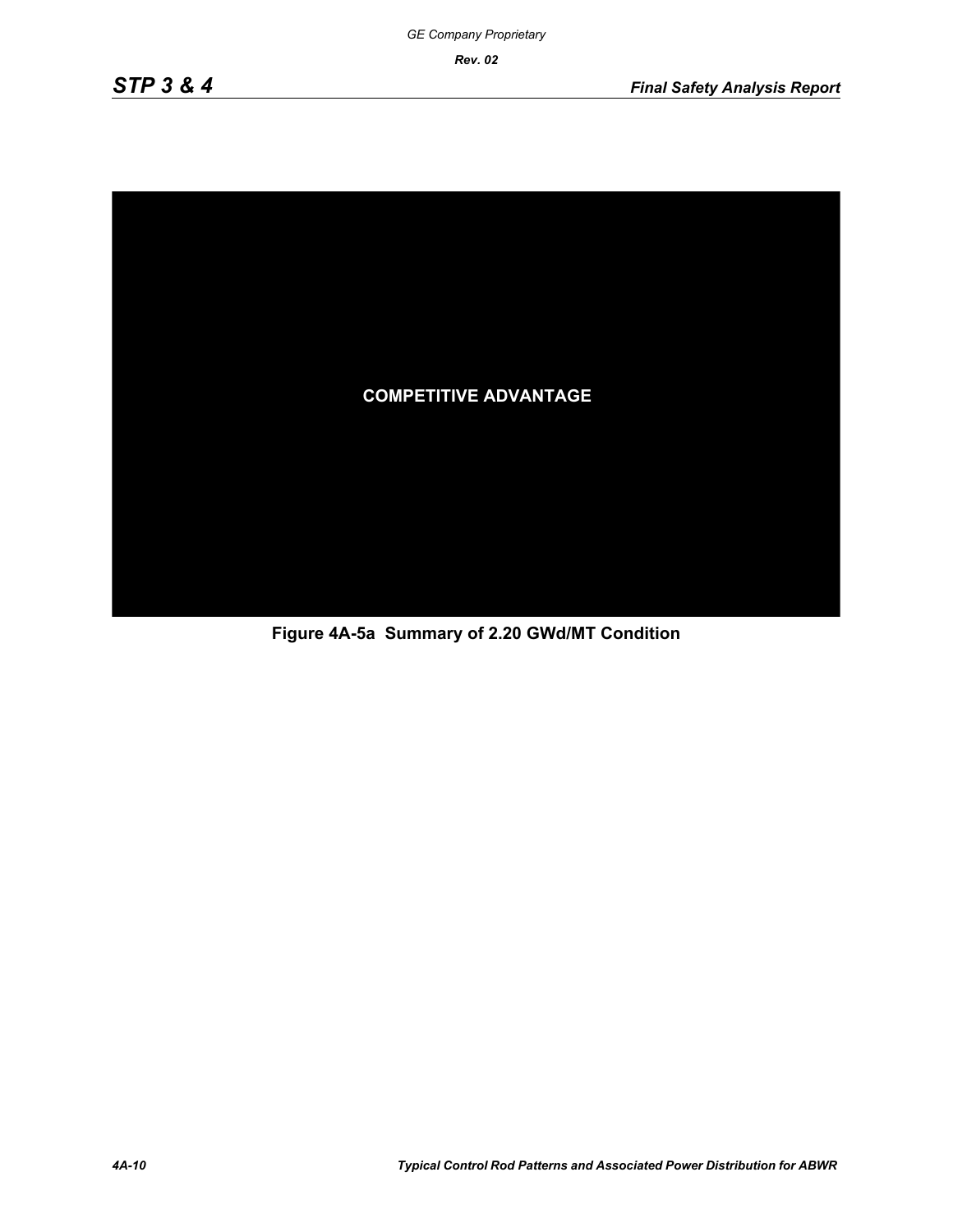

**Figure 4A-5d Integrated Power per Bundle at 2.2 GWd/MT Cycle Exposure**



**Figure 4A-5e Average Bundle Exposure at 2.2 GWd/MT Cycle Exposure**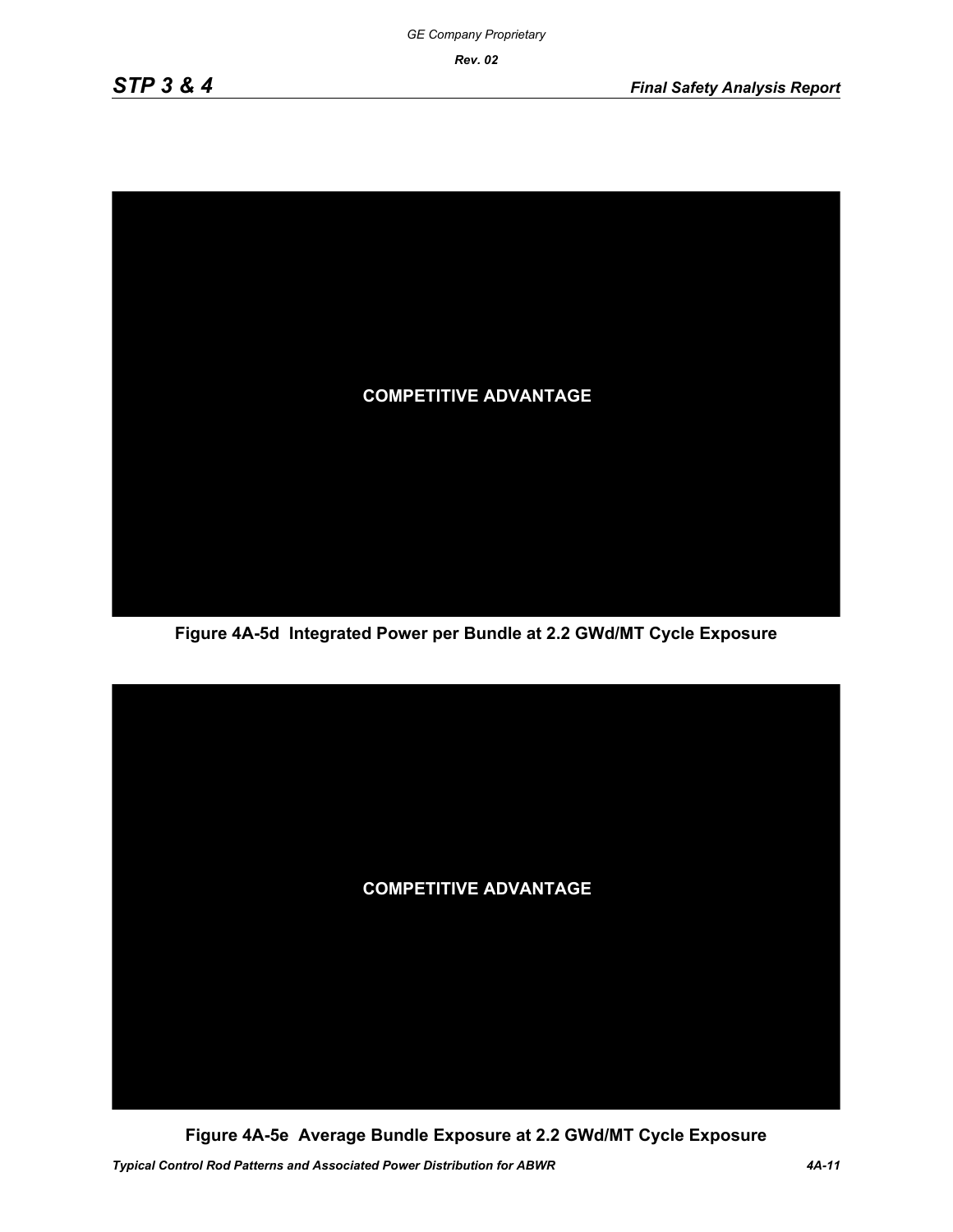

**Figure 4A-6a Summary of 3.31 GWd/MT Condition**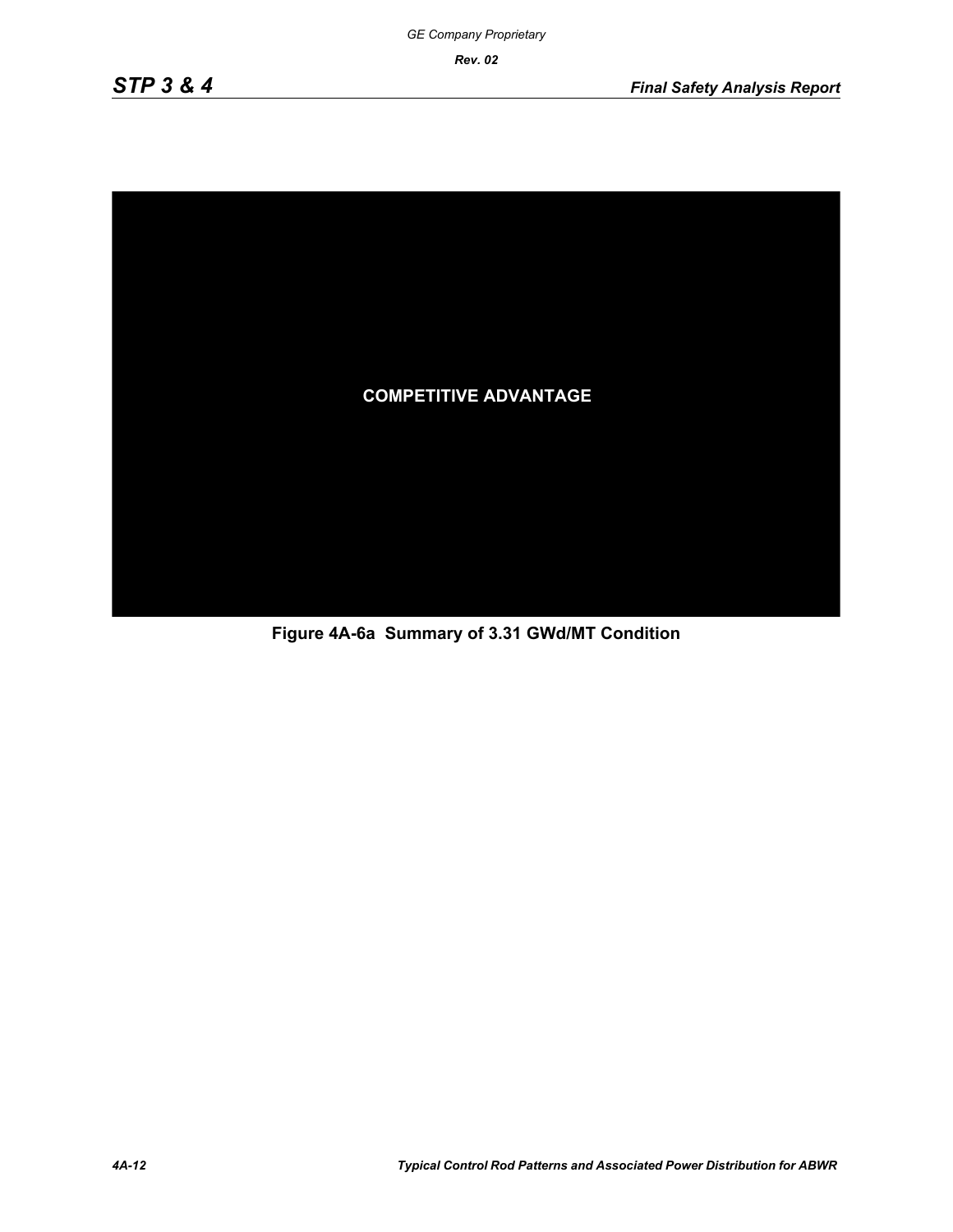

**Figure 4A-6d Integrated Power per Bundle at 3.3 GWd/MT Cycle Exposure**



**Figure 4A-6e Average Bundle Exposure at 3.3 GWd/MT Cycle Exposure**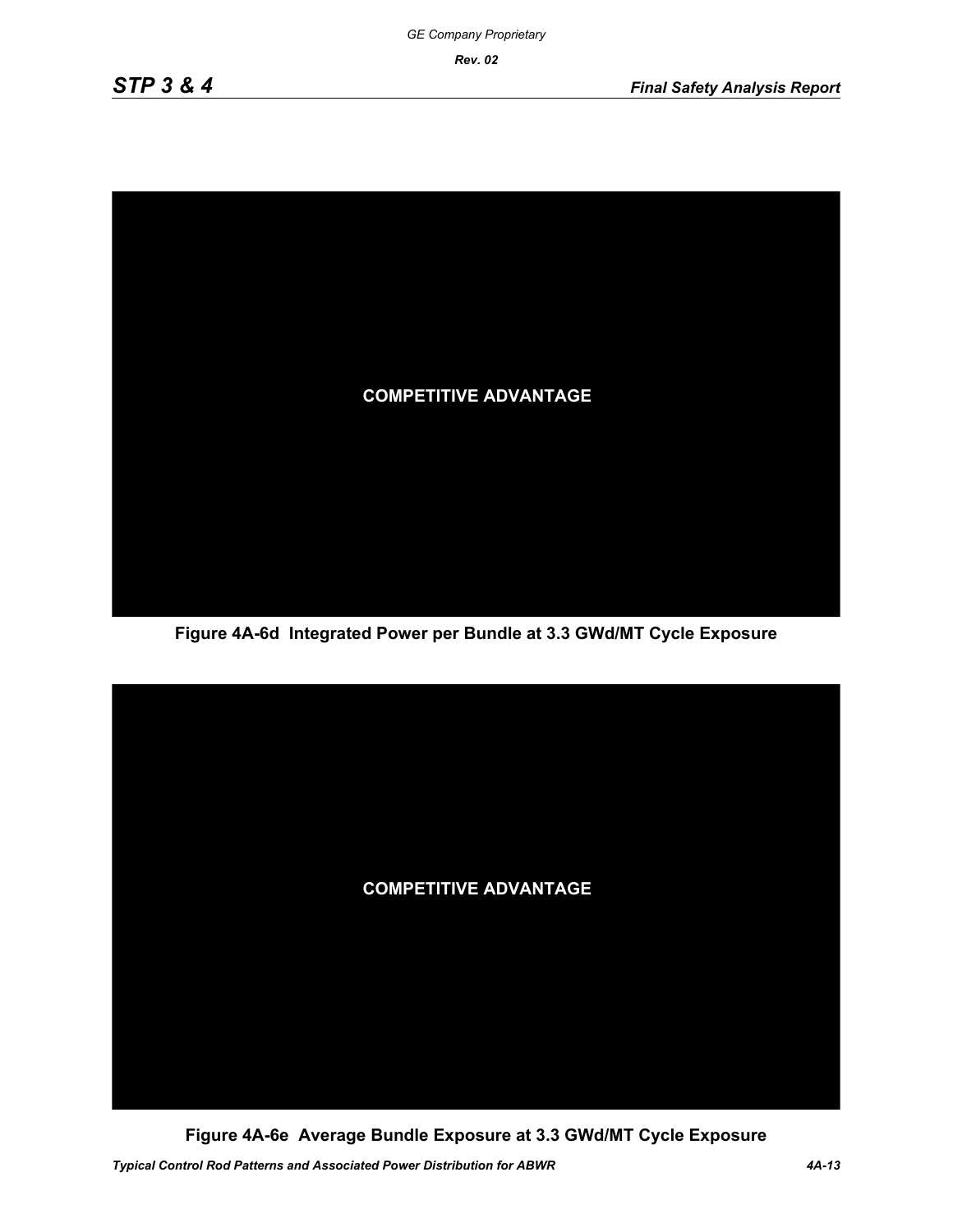

**Figure 4A-7a Summary of 4.41 GWd/MT Condition**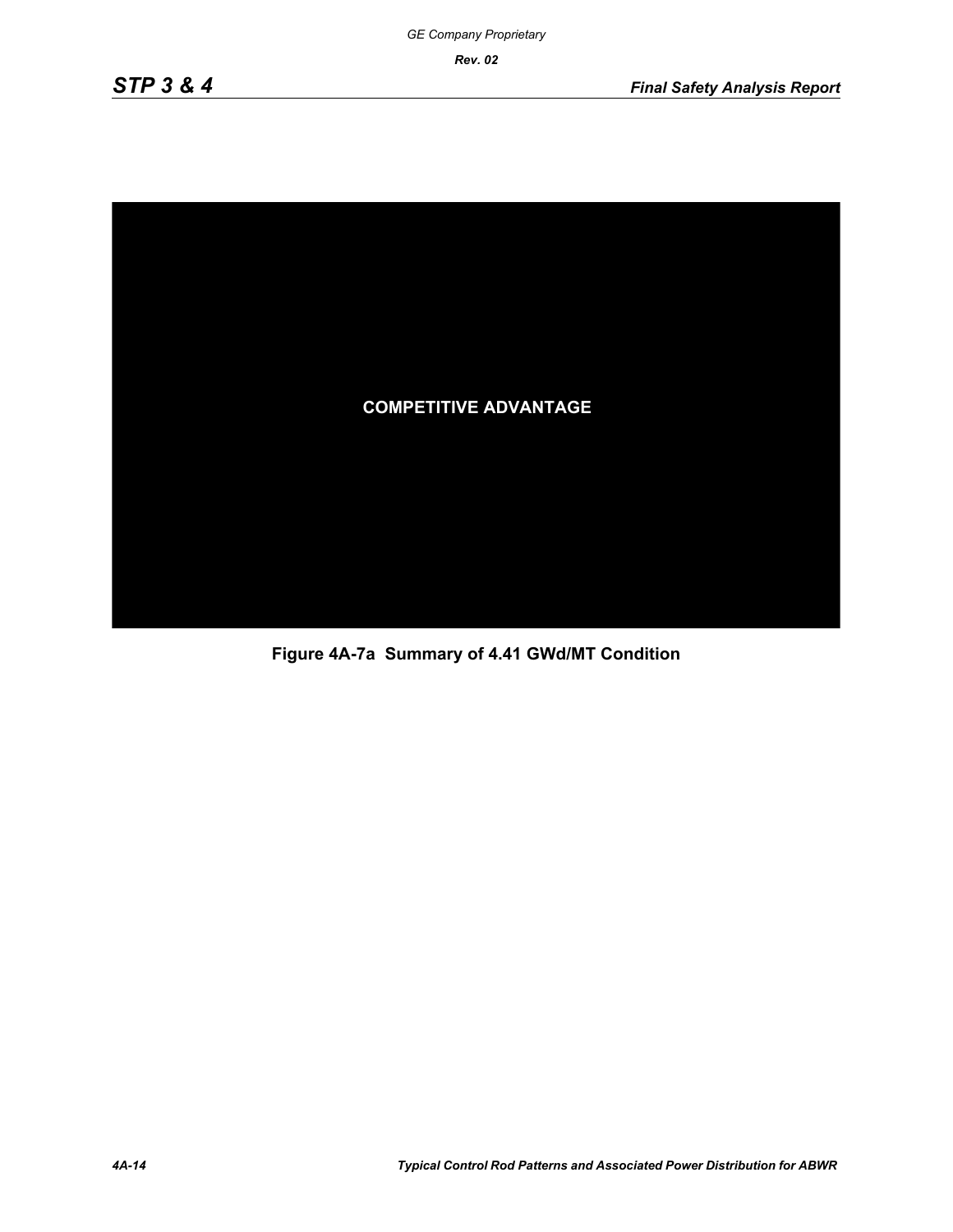

**Figure 4A-7d Integrated Power per Bundle at 4.4 GWd/MT Cycle Exposure**



**Figure 4A-7e Average Bundle Exposure at 4.4 GWd/MT Cycle Exposure**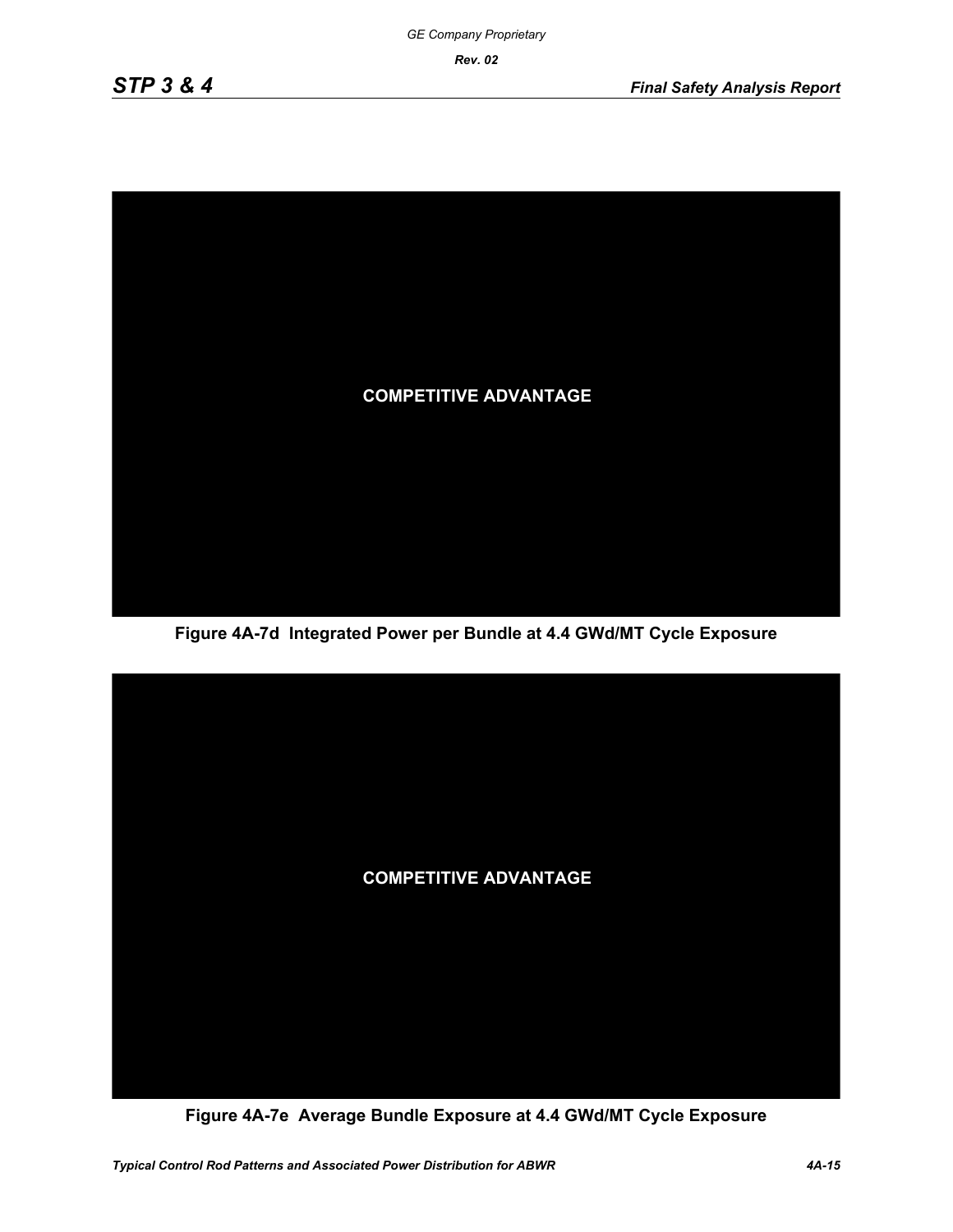

**Figure 4A-8a Summary of 5.51 GWd/MT Condition**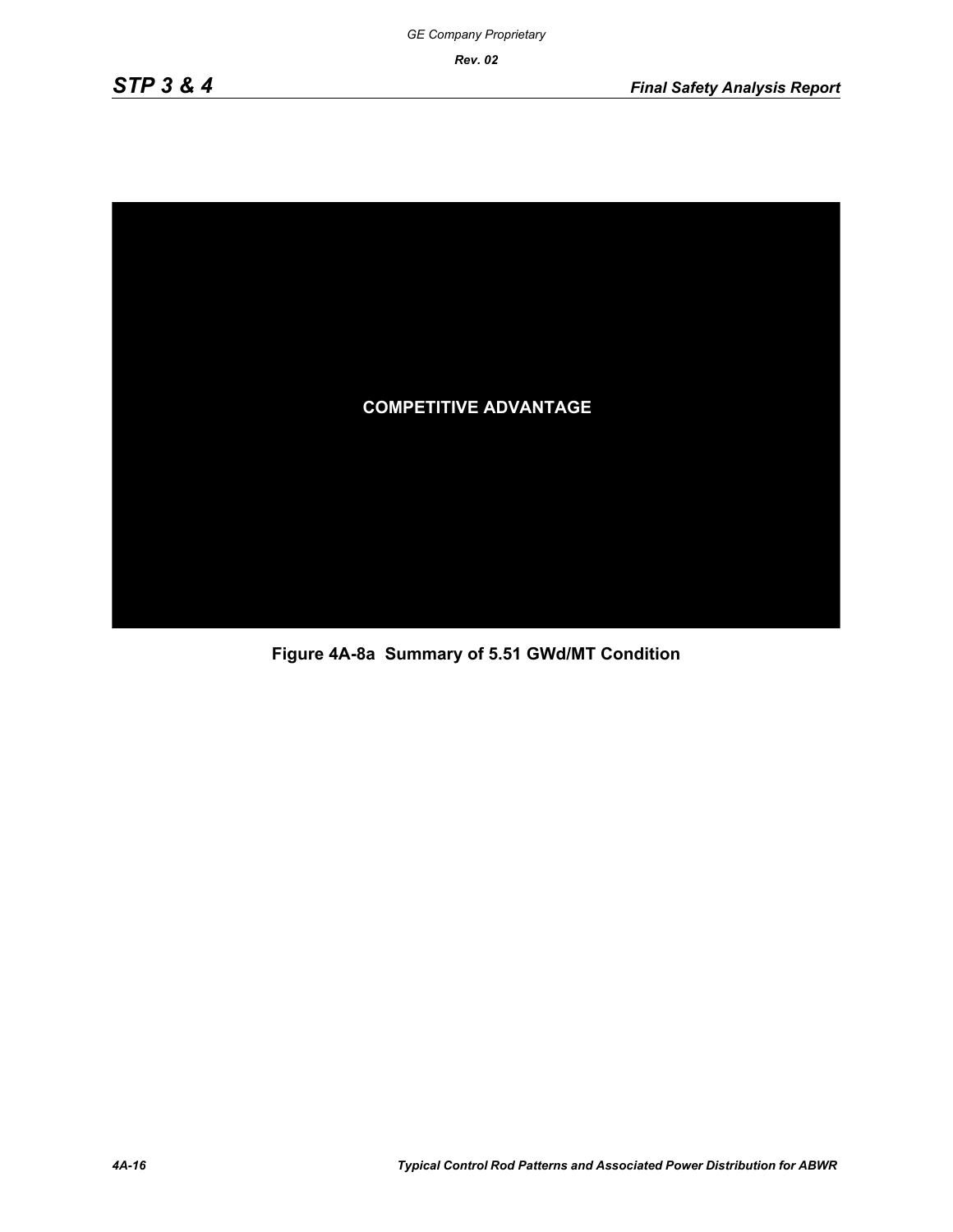

**Figure 4A-8d Integrated Power per Bundle at 5.5 GWd/MT Cycle Exposure**



**Figure 4A-8e Average Bundle Exposure at 5.5 GWd/MT Cycle Exposure**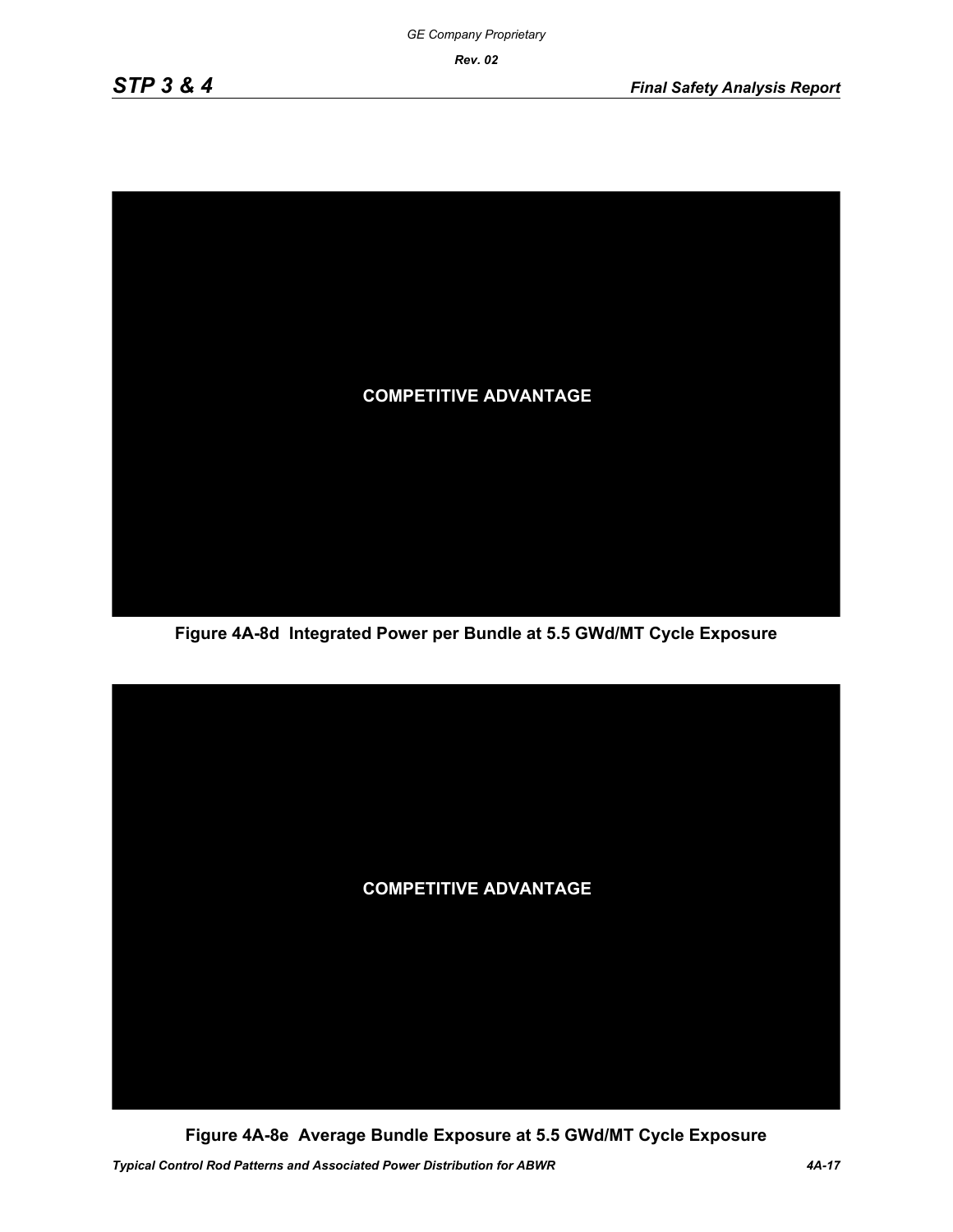

**Figure 4A-9a Summary of 6.61 GWd/MT Condition**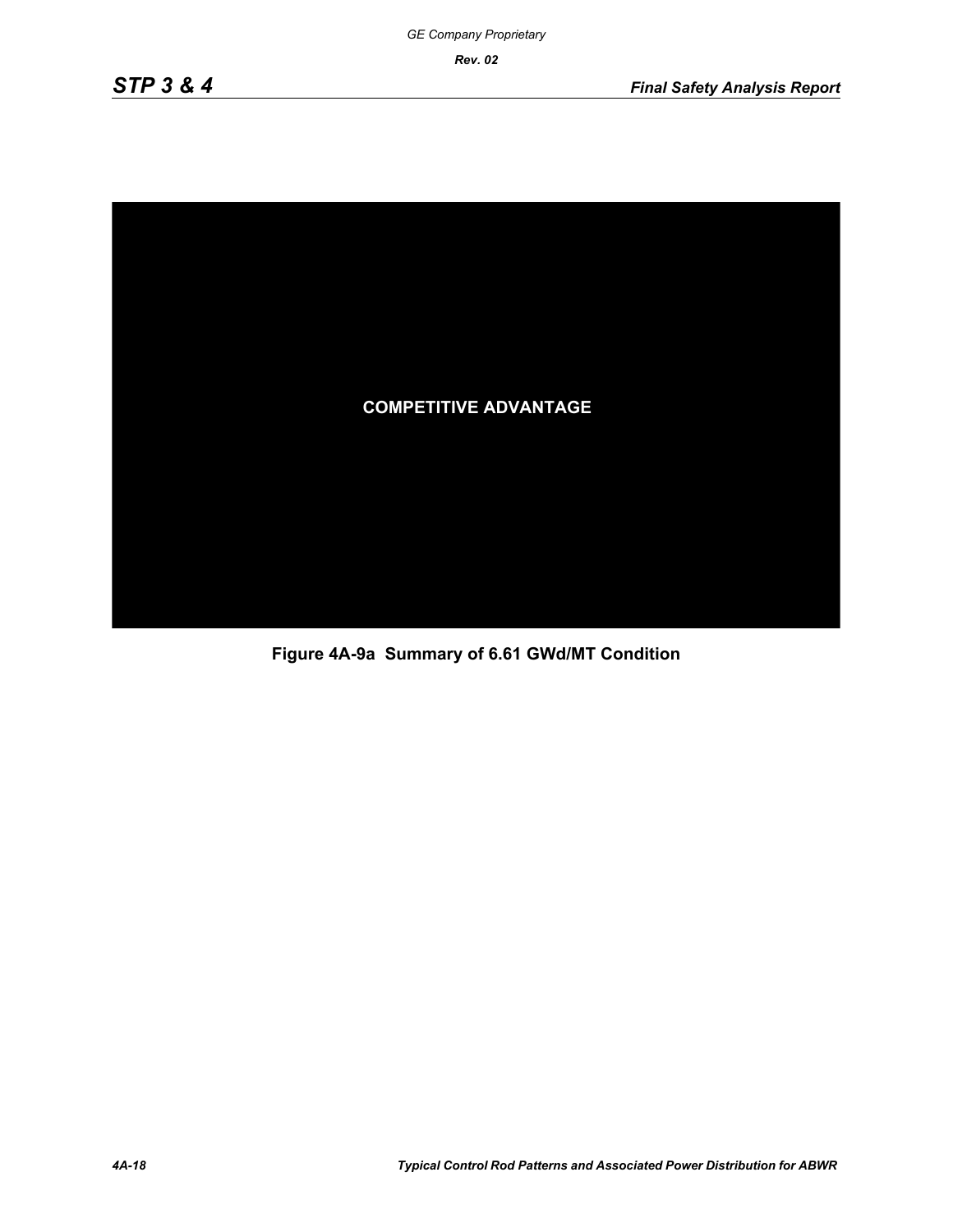

**Figure 4A-9d Integrated Power per Bundle at 6.6 GWd/MT Cycle Exposure**



**Figure 4A-9e Average Bundle Exposure at 6.6 GWd/MT Cycle Exposure**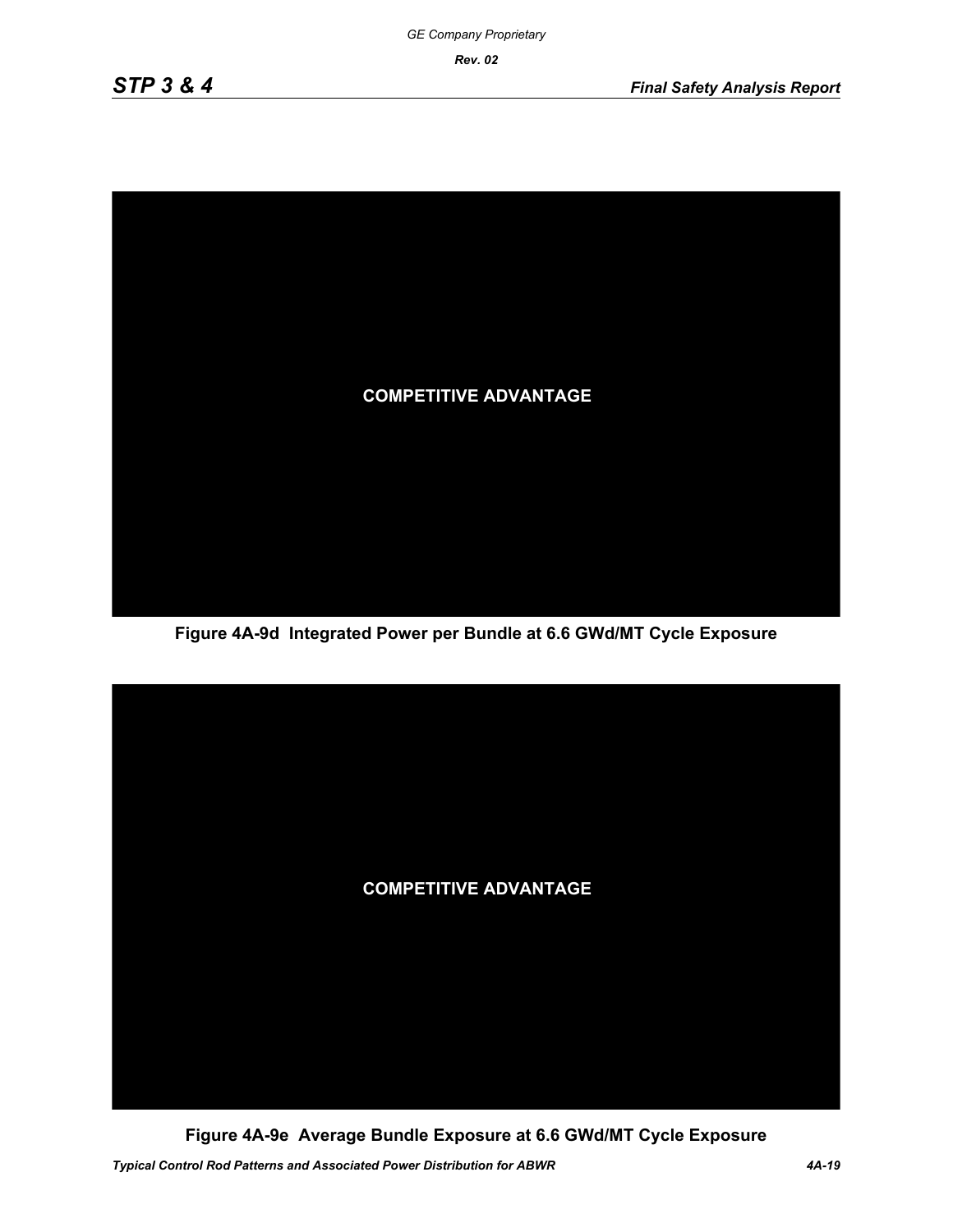

**Figure 4A-10a Summary of 7.72 GWd/MT Condition**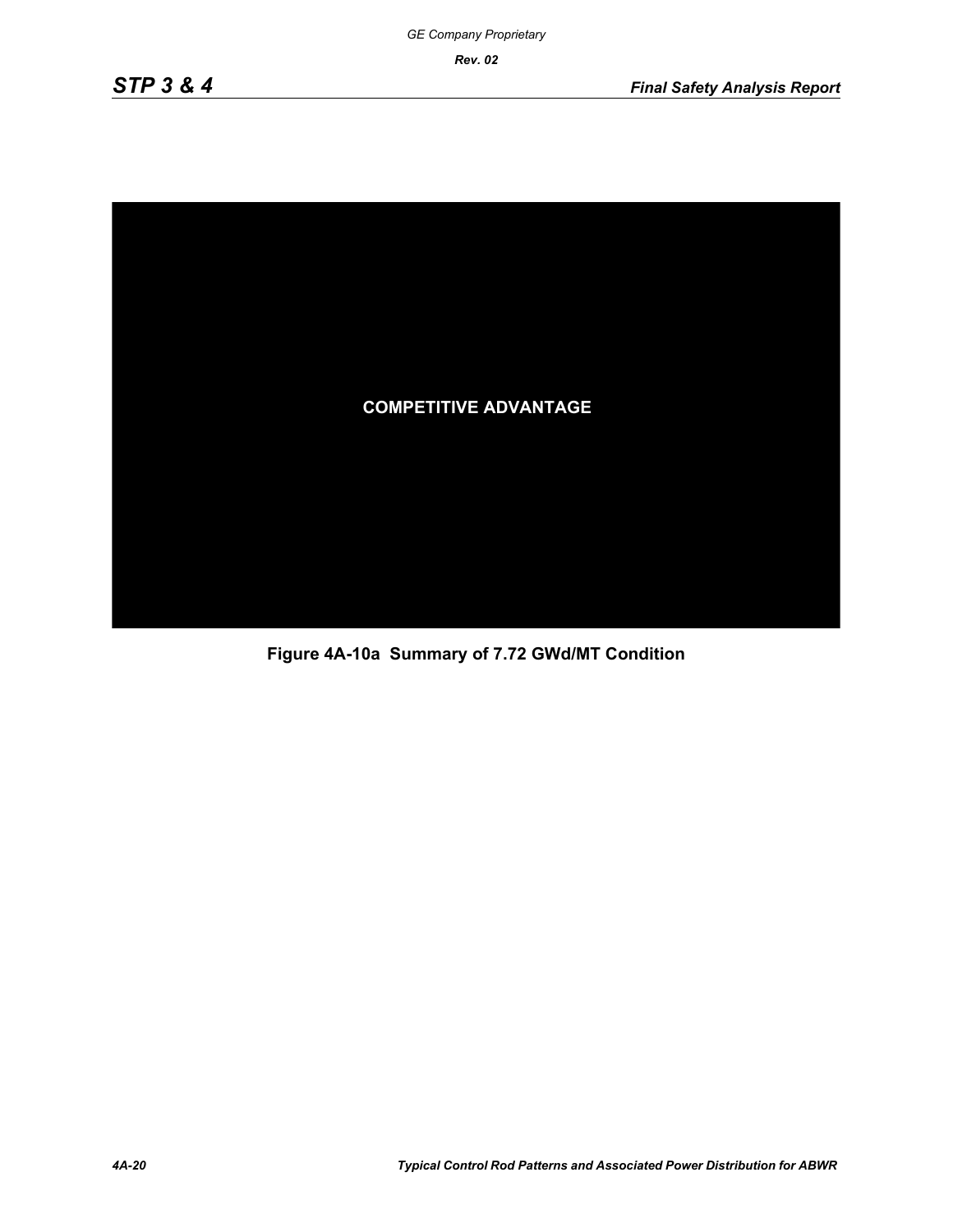

**Figure 4A-10d Integrated Power per Bundle at 7.7 GWd/MT Cycle Exposure**



**Figure 4A-10e Average Bundle Exposure at 7.7 GWd/MT Cycle Exposure**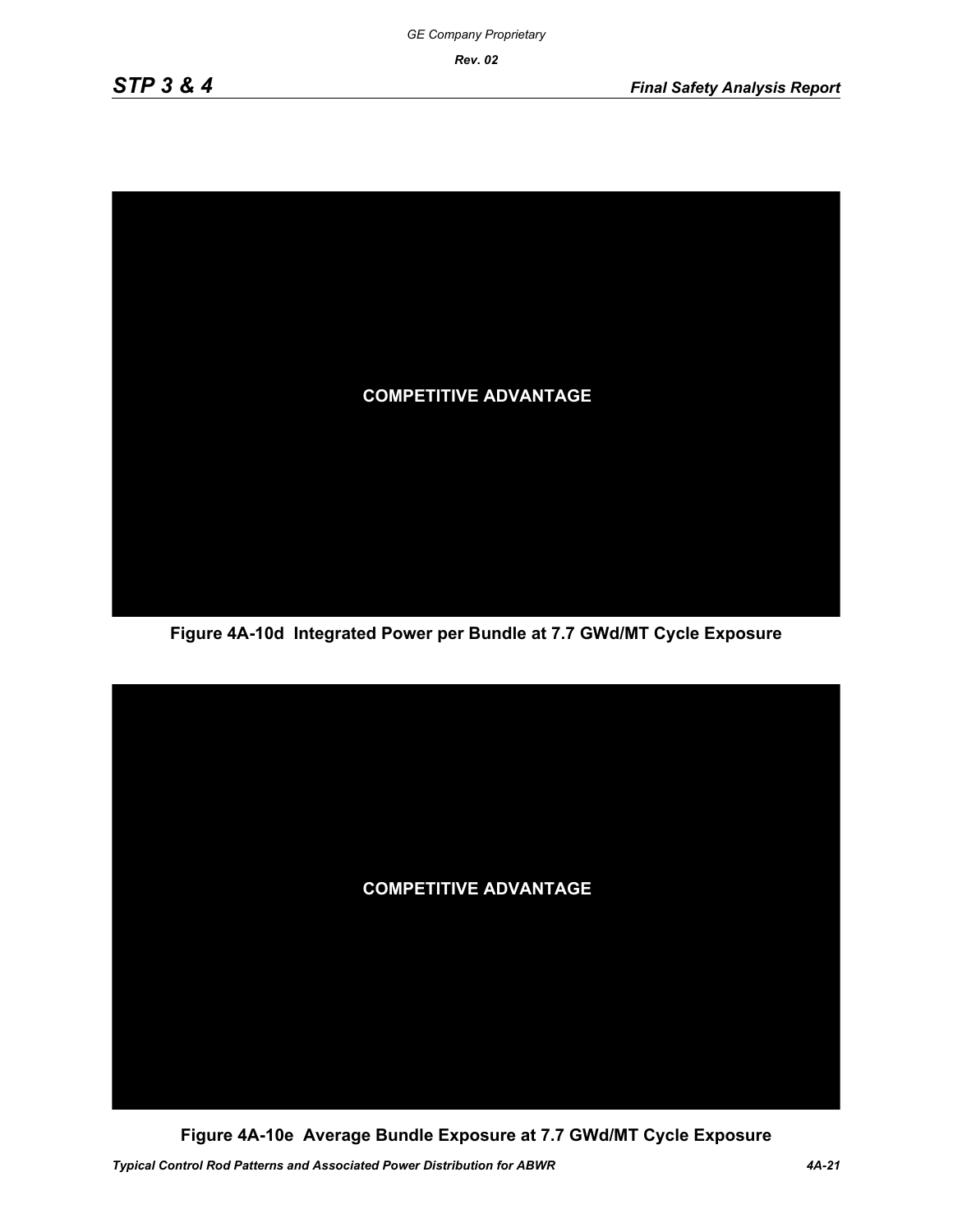

**Figure 4A-11a Summary of 8.07 GWd/MT Condition**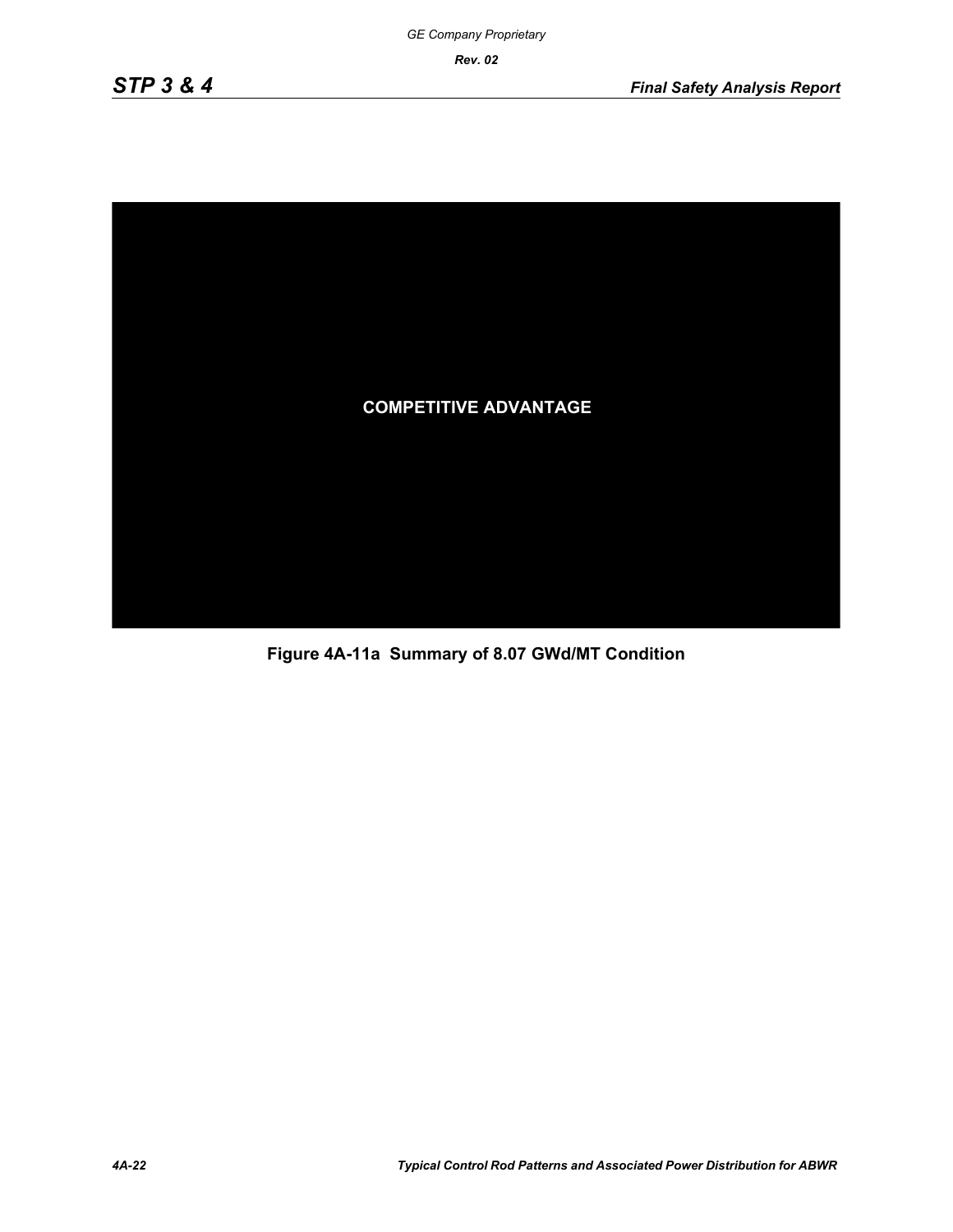

**Figure 4A-11d Integrated Power per Bundle at 8.0 GWd/MT Cycle Exposure**



**Figure 4A-11e Average Bundle Exposure at 8.0 GWd/MT Cycle Exposure**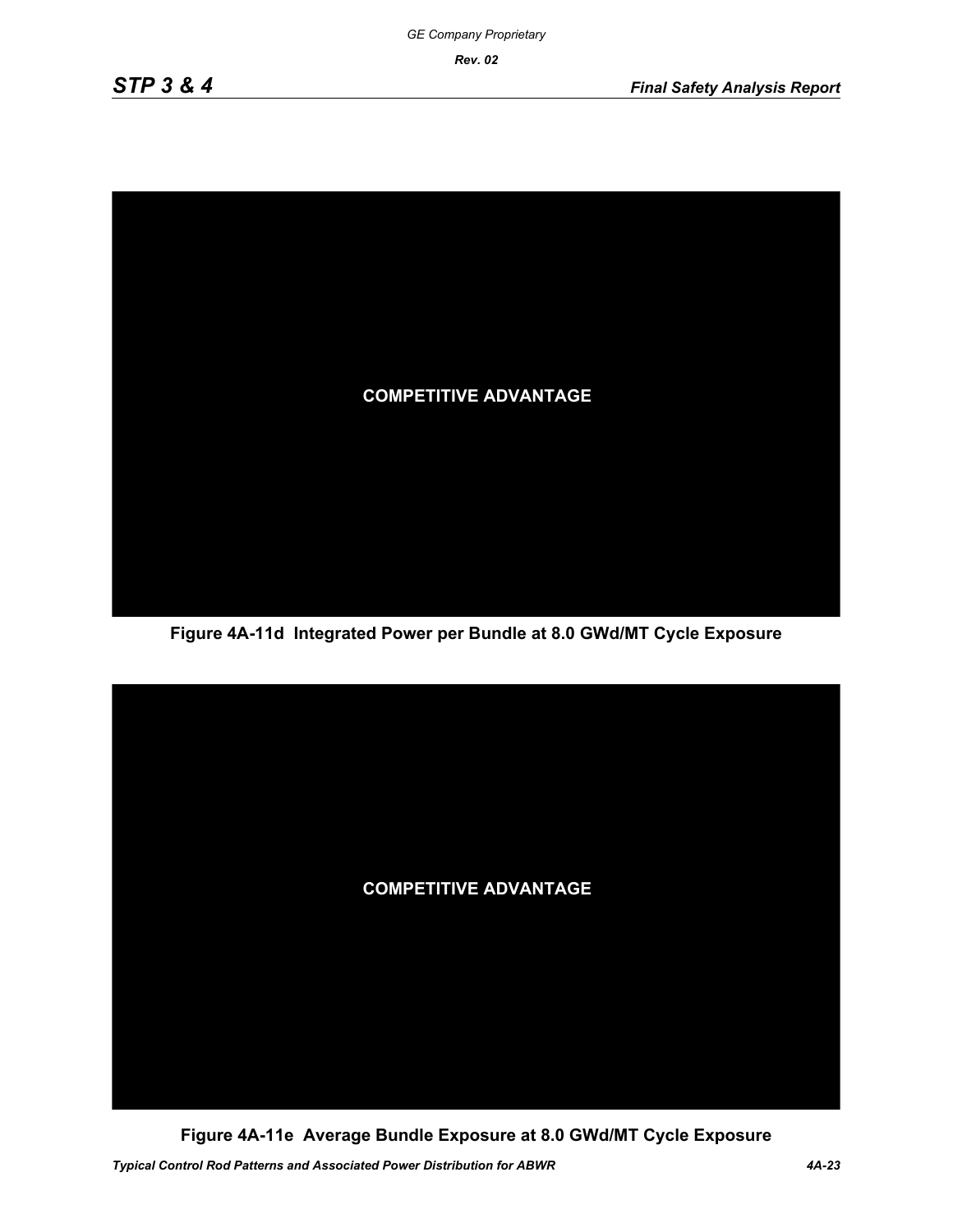

**Figure 4A-12a Summary of 8.42 GWd/MT Condition**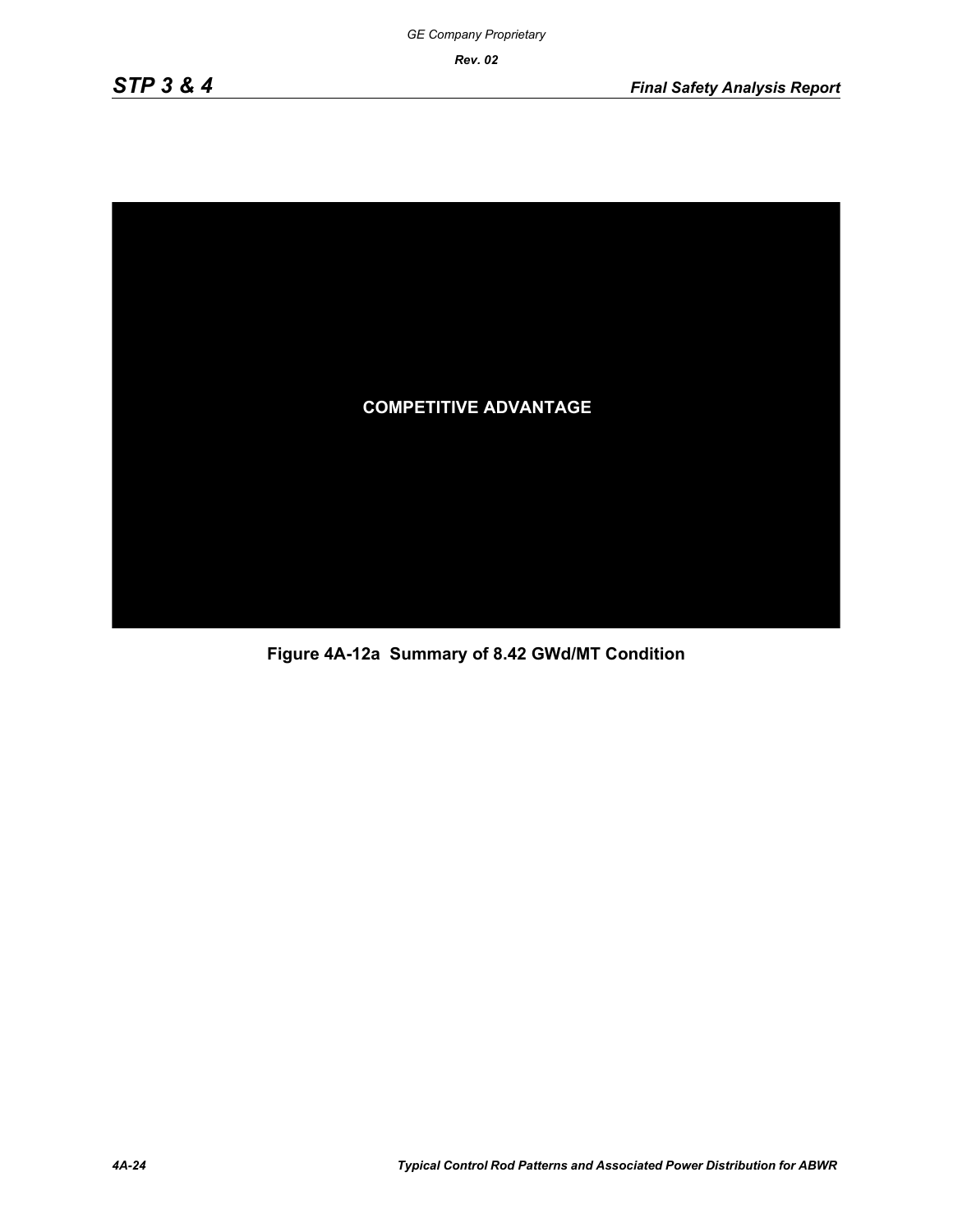![](_page_24_Picture_4.jpeg)

**Figure 4A-12d Integrated Power per Bundle at 8.4 GWd/MT Cycle Exposure**

![](_page_24_Picture_6.jpeg)

**Figure 4A-12e Average Bundle Exposure at 8.4 GWd/MT Cycle Exposure**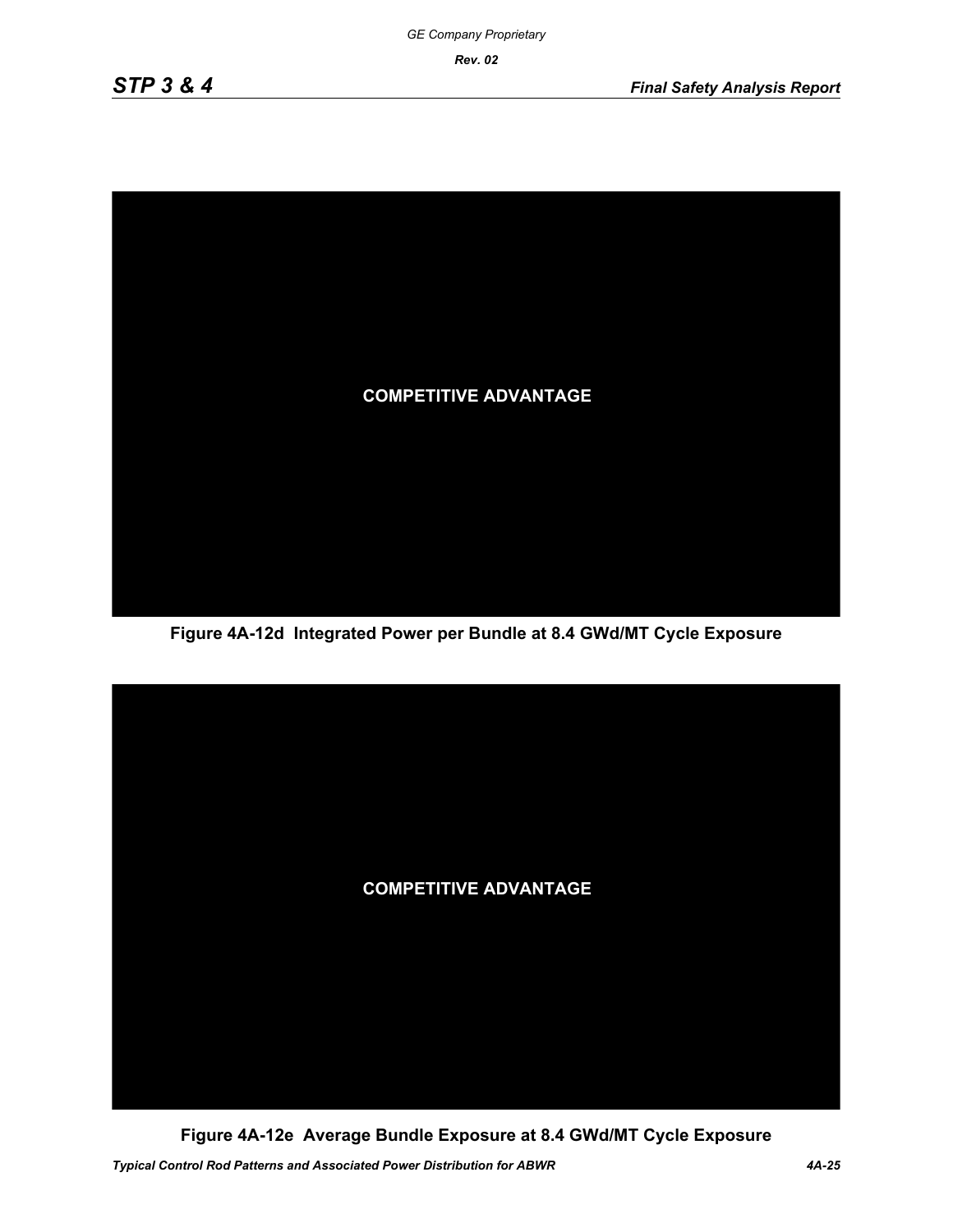![](_page_25_Picture_4.jpeg)

**Figure 4A-13a Summary of 9.00 GWd/MT Condition**